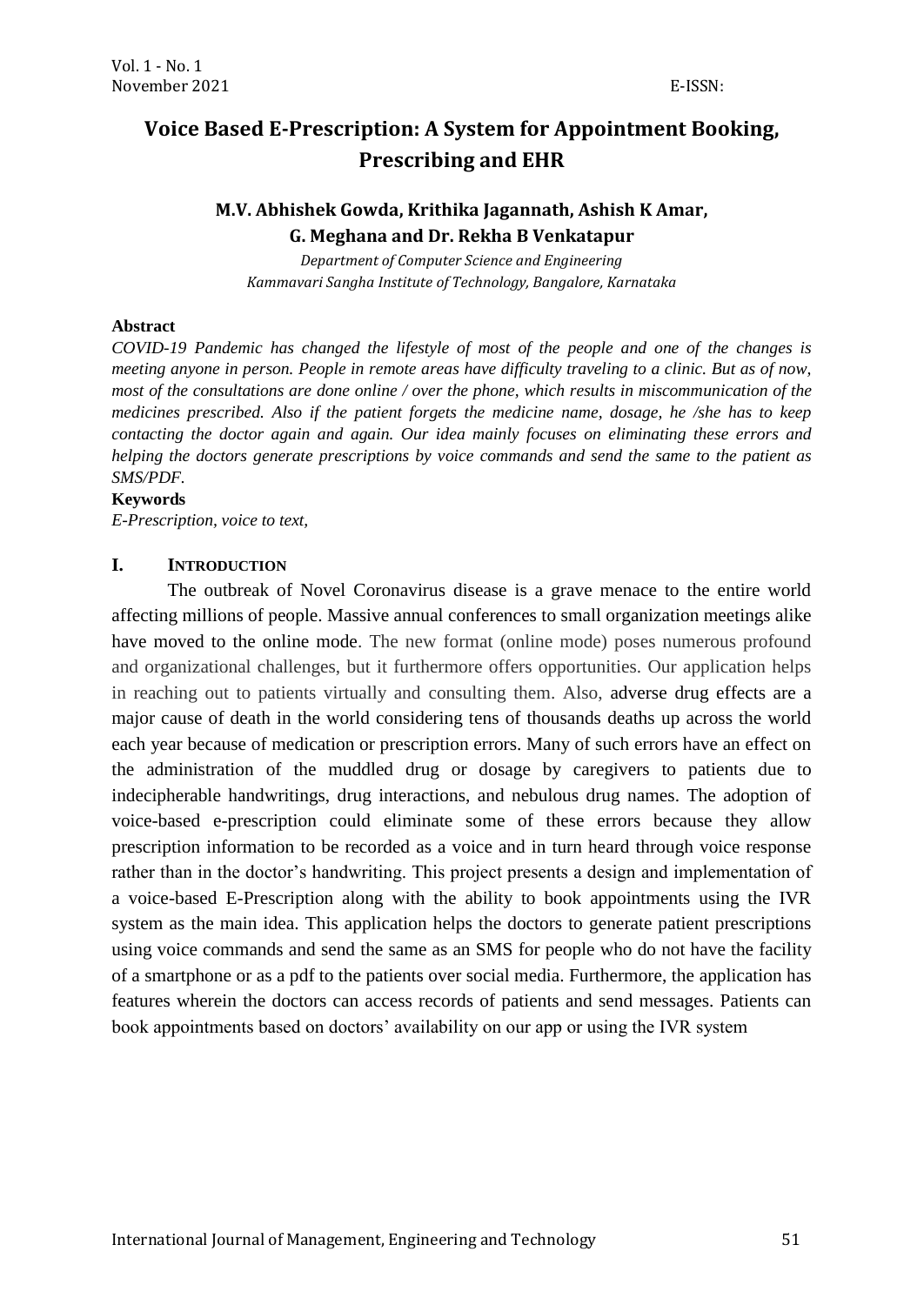### **II. LITERATURE SURVEY**

| . univ .                                                       |                                 |                                |                                                                   |  |  |
|----------------------------------------------------------------|---------------------------------|--------------------------------|-------------------------------------------------------------------|--|--|
| <b>Attributes</b>                                              | <b>Tata health</b>              | E-sanjeevini                   | <b>Proposed System</b><br><b>(Voice Based)</b><br>E-Prescription) |  |  |
| <b>E-Prescription</b><br>generation<br>(by Voice/manual)       | Manual                          | Manual                         | Voice                                                             |  |  |
| <b>Appointments</b>                                            | Yes                             | Yes                            | Yes                                                               |  |  |
| <b>IVR</b> Service                                             | <b>No</b>                       | No                             | Yes                                                               |  |  |
| <b>Prescription sending</b><br>format                          | In App                          | Link                           | SMS / Social Media<br>App/ In App                                 |  |  |
| <b>Access to</b><br>E-prescriptions and<br>audio prescriptions | E-prescription                  | E-prescription                 | E-prescription and<br>audio prescription                          |  |  |
| <b>Video Call</b>                                              | Yes                             | Yes                            | No                                                                |  |  |
| Link to the App                                                | https://www.tatahea<br>lth.com/ | https://esanjeevanio<br>pd.in/ | In Progress                                                       |  |  |

**Table 1**

| <b>Attributes</b>                                              | <b>Tele Arogya</b>          | <b>Board Of Doctors</b>         | <b>Proposed System</b><br>(Voice Based<br>E-Prescription) |  |  |
|----------------------------------------------------------------|-----------------------------|---------------------------------|-----------------------------------------------------------|--|--|
| <b>E-Prescription</b><br>generation<br>(by Voice/manual)       | Manual                      | Manual                          | Voice                                                     |  |  |
| <b>Appointments</b>                                            | Yes                         | Yes                             | Yes                                                       |  |  |
| <b>IVR</b> Service                                             | No                          | No                              | Yes                                                       |  |  |
| <b>Prescription sending</b><br>format                          | In App                      | In App                          | SMS / Social Media App/<br>In App                         |  |  |
| <b>Access to</b><br>E-prescriptions and<br>audio prescriptions | E-prescription              | E-prescription                  | E-prescription and audio<br>prescription                  |  |  |
| <b>Video Call</b>                                              | Yes                         | Yes                             | No                                                        |  |  |
| Link to the App                                                | https://telearogya.co<br>m/ | https://boardofdoctor<br>s.com/ | In Progress                                               |  |  |

| ۱nı<br>r<br>n |  |
|---------------|--|
|---------------|--|

For the Literature Survey, Tata health, E-sanjeevini, Tele Arogya and Board of Doctors are taken into consideration. All of the compared applications are up and running. In these applications, the prescription generation is manual unlike the proposed system. All the applications have an option to book appointments online but the proposed system not only gives the option to book consultations online but also gives option for the non-smartphone users to book consultations via the IVR service. This IVR service is unique to our proposed system. All of these applications generate E-prescription but the proposed system not only generates E-prescription but also generated audio prescriptions and these are stored in the application itself, which can be accessible to the patients with smartphone or without smartphone. The non-smartphone users can fetch their audio prescriptions via the IVR service. Most of the mentioned applications have video consulting which is not the provided option in the proposed system.

Finally, after comparing with the related work it can be told that the existing systems offer consultation facilities but it limits its facilities to only high end devices like smartphone/PC users. In the proposed system, all the users will have to go through a onetime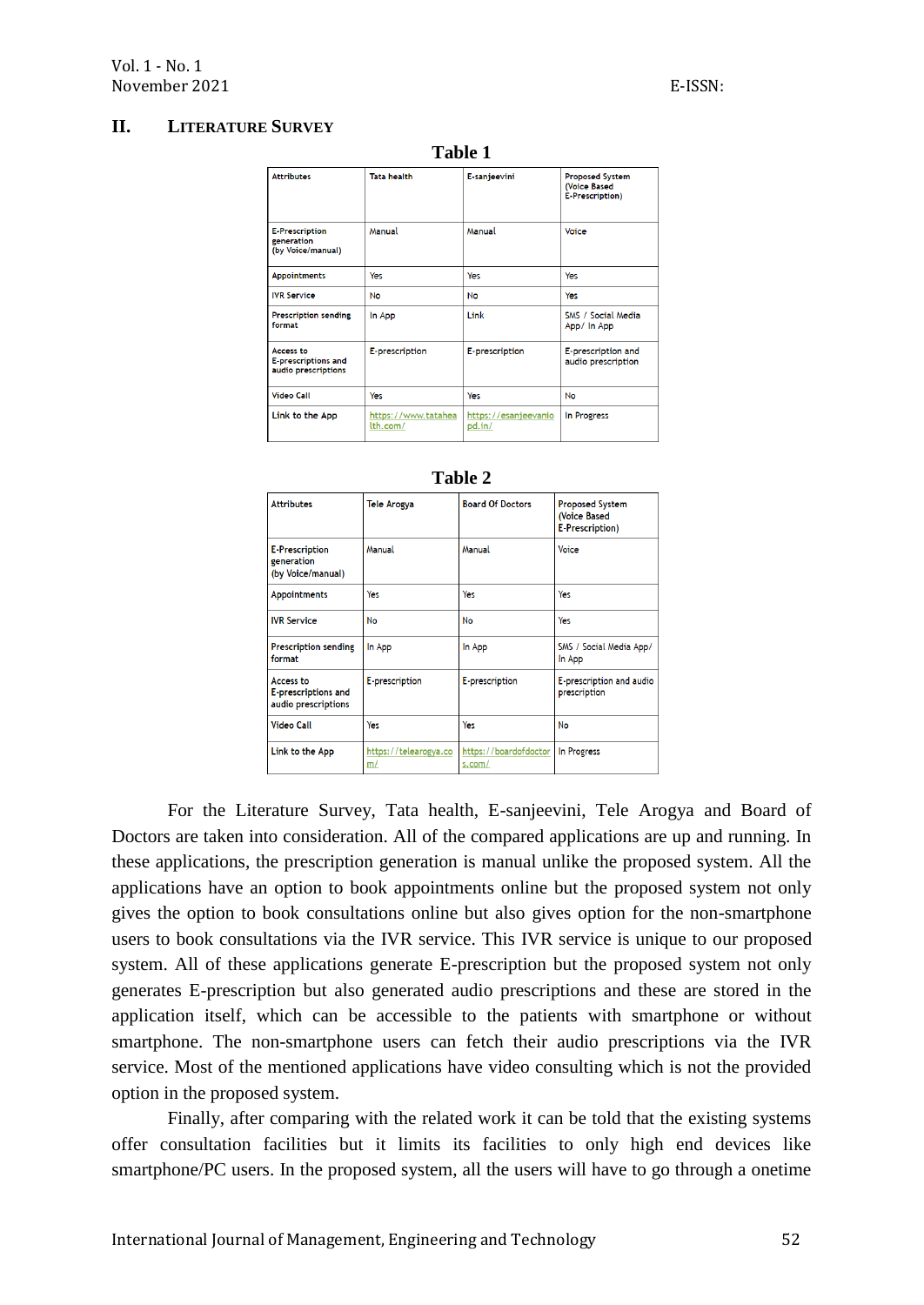registration process, which helps the system maintain patients' profiles as well as classify smartphone and basic cell phone users.

### **III. SYSTEM DESIGN AND IMPLEMENTATION**

Once the user is registered, he/she can,

- 1. Book appointments
- 2. View prescriptions
- 3. Hear the audio version of the prescription

The Method is to process an audio file of prescription and reach out to people with smartphones or those with basic cell phones. The system has 2 major entities

# **3.1 Converting the audio file to Text format and sending it as PDF/SMS to the patient**

The way a prescription is sent to the patient is by transcribing the audio instructions given by the doctor and formatting that into an SMS body. The border condition with respect to the number of characters in a single SMS is also taken care of.

# **3.2 Storing the audio file of prescription in the database**

The audio file can be played either on the application or through the IVR system. In IVR technology people interact with an application through pre-recorded voice messages with Dual-tone multi-frequency signaling (DTMF) input using a keypad. IVR system interacts with callers, gathers some essential information, and routes calls to the appropriate agents. In this use case, the IVR system helps users in booking appointments, playing recorded prescriptions in Database.

## **3.3 Resulting improvements**

The proposed system not only helps a lot of people with basic cell phones, but also people with hearing aid. The people who have hearing aids might not have heard some important details during the consultation and those details wouldn't be appropriate in a prescription like, the diet prescribed by the doctor to the patient or an exercise.

In This model, there are 5 main components i.e.,

- 1. Patient
- 2. Doctor
- 3. Appointments
- 4. Consultation
- 5. Slot Booking

| <b>Patient:</b> Patient participant object has the   Consultations |                                           |  |  |
|--------------------------------------------------------------------|-------------------------------------------|--|--|
| following attributes:                                              | Appointment has the following attributes: |  |  |
| Patient Id                                                         | <b>Consultation Id</b>                    |  |  |
| Name                                                               | Booking Id<br>$\bullet$                   |  |  |
| Age                                                                | <b>Consultation Date and Time</b>         |  |  |
| Mobile                                                             | Pdf of the prescription                   |  |  |
| Email                                                              | Audio of the prescription<br>$\bullet$    |  |  |
| Gender (optional)                                                  |                                           |  |  |
|                                                                    |                                           |  |  |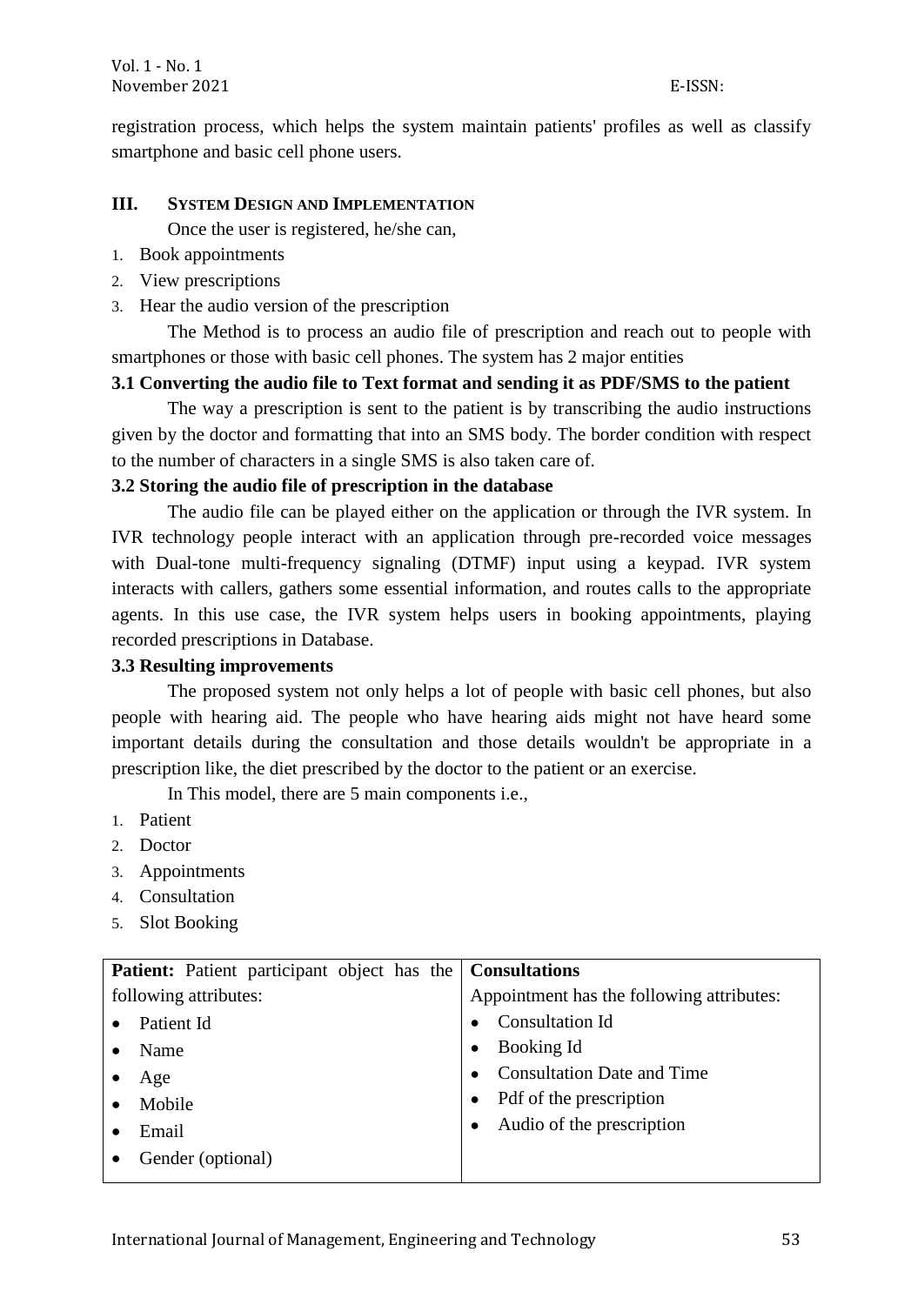| <b>Doctor:</b> Doctor participant object has the | <b>Slot Booking</b>                        |
|--------------------------------------------------|--------------------------------------------|
| following attributes:                            | Slot Booking has the following attributes: |
| Doctor Id                                        | <b>Slot Number</b>                         |
| Name                                             | <b>Slot Start Time</b>                     |
| <b>Phone Number</b>                              | Slot End Time                              |
| Email                                            | If the slot is booked or not               |
| Role                                             |                                            |
| Signature                                        |                                            |
| Appointments:<br>Appointment<br>has<br>the       |                                            |
| following attributes:                            |                                            |
| Booking Id                                       |                                            |
| <b>Booking Date</b>                              |                                            |
| <b>Start Time</b>                                |                                            |
| End Time                                         |                                            |

The patient first registers himself on the application, irrespective of the phone he uses. Once he is a user he can book slots based on his convenience and also based on the slots the doctor's availability. After the conversation between the patient and doctor, the doctor ends the call and creates a prescription using voice commands. Then, the generated over prescription is updated in the patients database which he can access anytime through the application. For the non- Speech smartphone users, he/she can listen to the audio prescription as using the IVR service and a SMS of the same is sent to his mobile.

#### **3.4 The IVR system**

As seen in the previous sections Interactive Voice Response (IVR) is basically an automated phone system which allows incoming callers to access information via a voice response system of previously recorded messages without having to speak to a person or an agent, as well as to make use of menu options via keypad selection or speech recognition through which their call can be routed to a specific department or particular specialists. The below figure gives a brief view on how the IVR system works in this application.



**Figure 1: IVR Flow**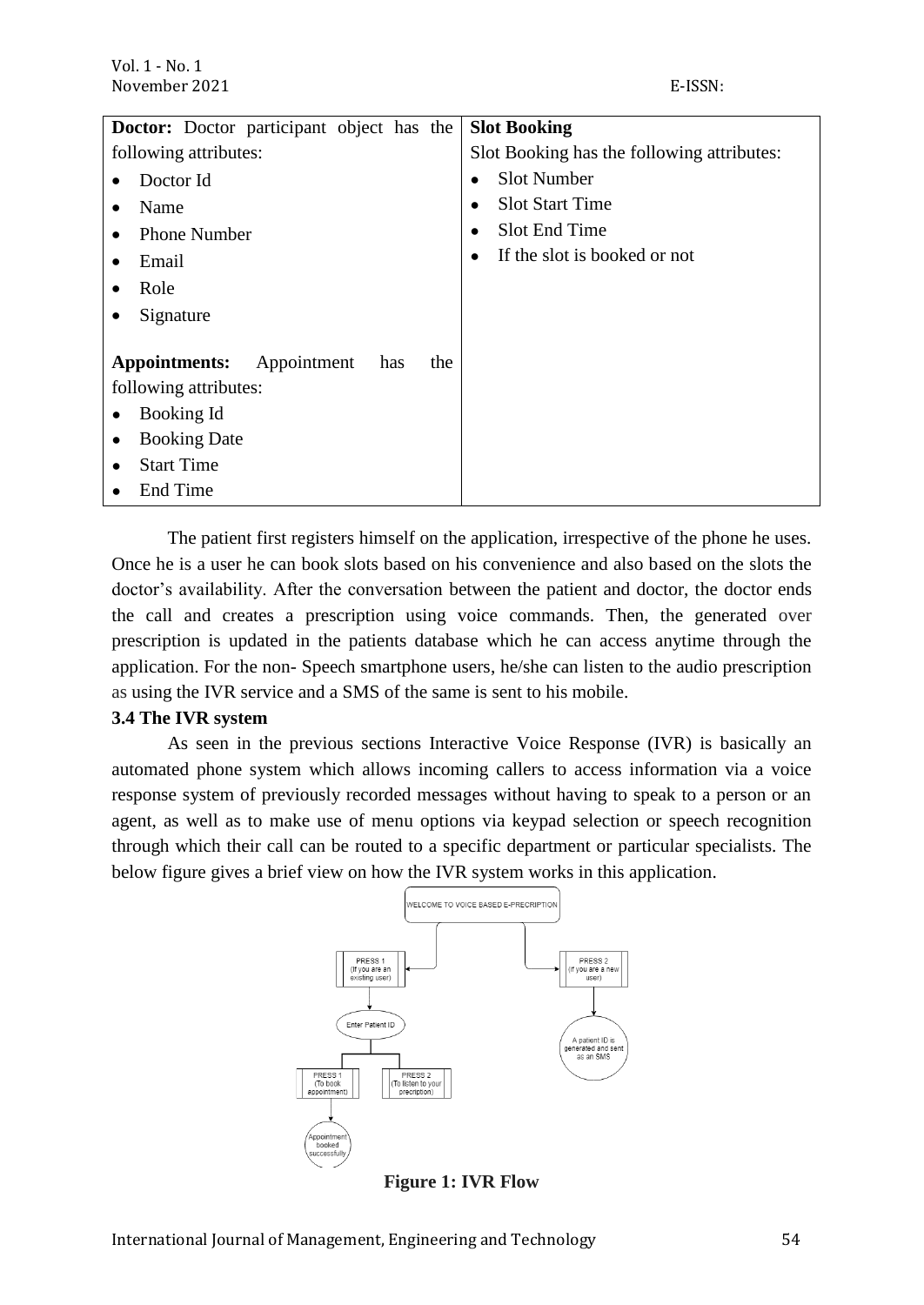As seen in this proposed system the doctor can generate prescription with voice commands and the flow of the same is shown below



**Figure 2: Prescription Generation Flow**

The doctor starts the process of this application by hovering over the textbox provided and starts dictating the prescription. The application records the speech with the help of Google Speech API as a recognizer which is done on a real time basis and fills the prescription containing various categories such as Diagnosis, medication, time of the medication to be taken, dosage and also advice if needed. A PDF document of the-Prescription will be saved which is accessible to the patients via the application or via the IVR system (audio prescription).

#### **3.5 Tools and Technologies**

The tools and technologies used to build this application are Adobe XD: This is also known as Adobe Experience Design. It is a vector-based user experience design tool for web apps and mobile apps. This is used to give a better user interface.

**React JS:** It's basically used for handling the view layer for mobile apps and web apps and this is an open-source JavaScript library which is basically used for building user interfaces mainly focused on building single-page applications.

**Node JS:** This mainly executes JavaScript code outside a web browser. Another feature is that it lets the developers use JavaScript to write command line tools and for server side scripting this is also helped in running scripts on server-side to produce dynamic web pages before the page is sent to the user's web browser. As known it is an open source, backend, cross-platform JavaScript runtime environment which basically runs on the V8 engine.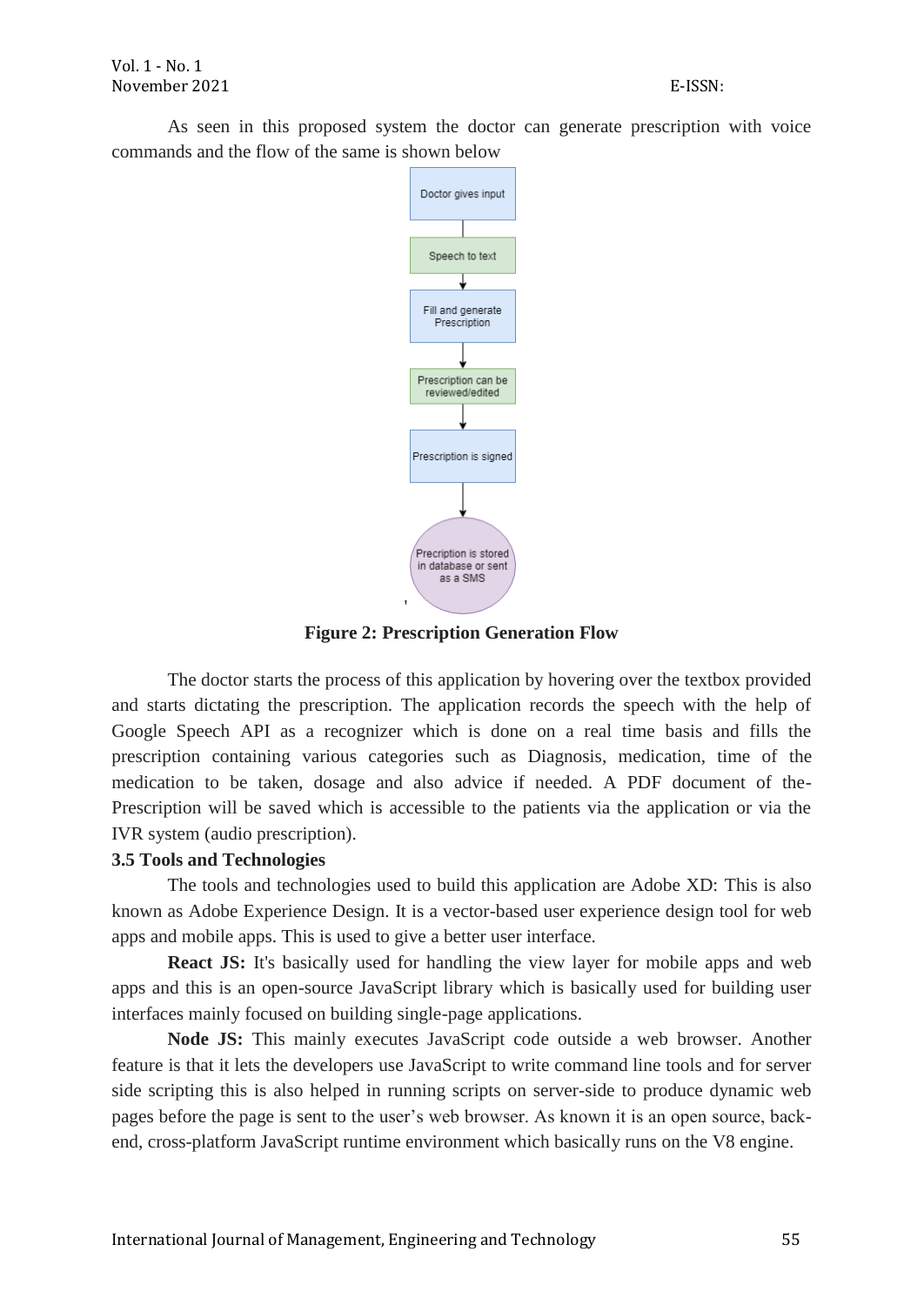**MySQL:** The application of MySQL is used for a wide range of purposes, including e-commerce, data warehousing, and logging applications. This basically is a relational database management system based on Structured Query Language (SQL).

**Postman:** This is an API client. That makes it easy for developers like us to share, test, create and document APIs. This is done by creating and saving simple and complexity/s requests, and also reading their responses. The result of this would be less tedious work and a more efficient process.

**Google speech to text API:** The Google Speech API which is popularly known as Cloud Speech-to-Text which is sophisticated tool that uses Google's machine learning technology to convert **voice to text**. In this particular application speech to text is done while generating prescriptions, which is one of the main aspects.

**Web kit speech recognition API:** This basically handles the Speech Recognition Event which is sent from the recognition service module. The Speech Recognition interface of the Web Speech API is nothing but the controller interface for their cognition service which is available.

**Twilit:** This is a Messaging API which can send and receive MMS, OTT, SMS messages globally. It basically uses intelligent sending features to ensure messages reliably reach end users wherever they are without much process and glitches. The proposed system uses Adobe XD to design the UI. React JS and Bootstrap to build the front end. Node is and MySQL for back end. Testing is done on postman. The whole application is deployed on AWS. Some of the APIs are google speech-to-text API and also web kit speech recognition API .For sending SMS through the IVR, twilit SMS is used.



**Figure 3: ER Diagram**

The figure shows the ER diagram of the database which is used for building the web app. It has 5 tables, patient, doctor, appointments, consultations, slots. Here, as seen that some of the tables are connected to each other with the foreign keys and primary keys.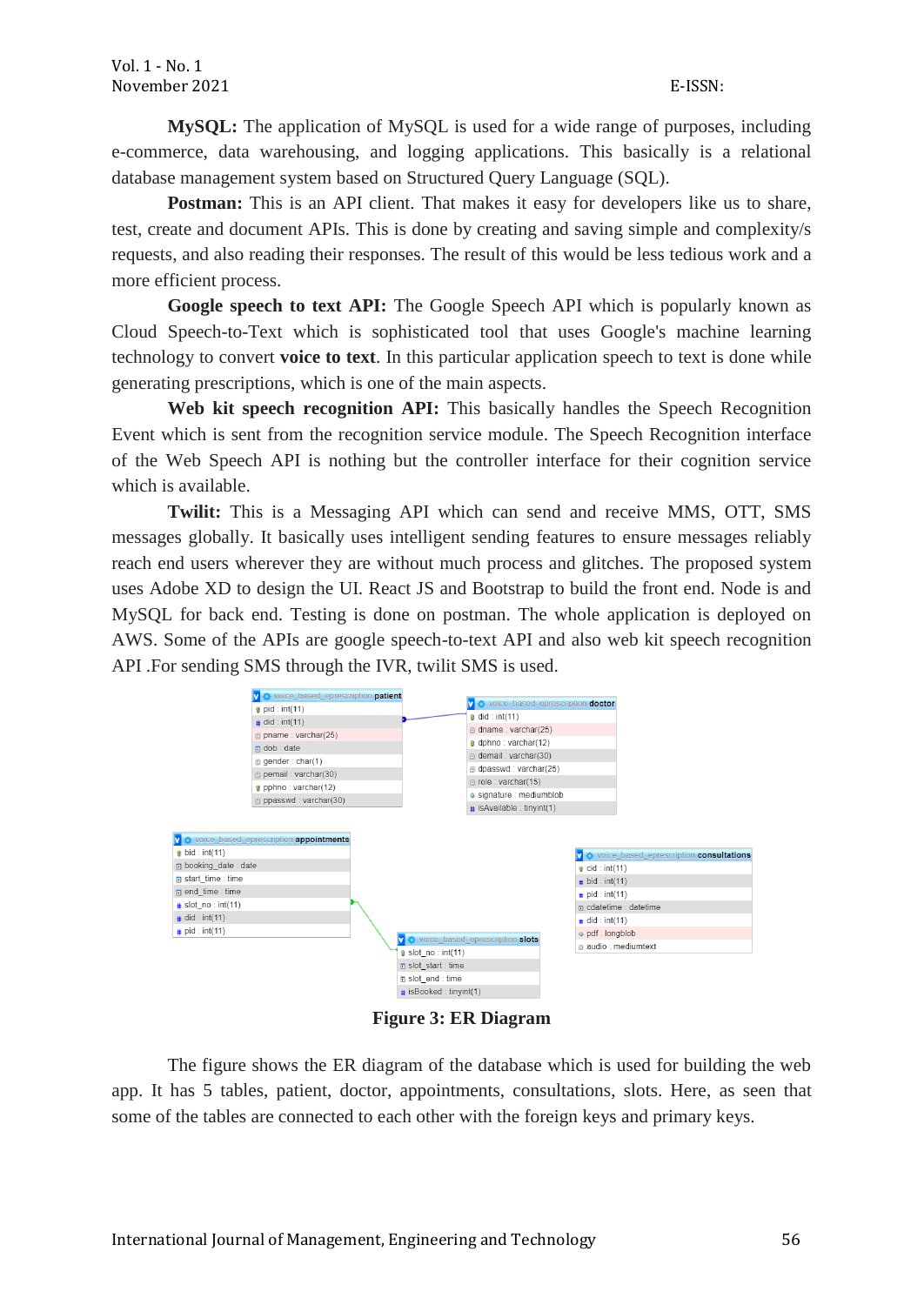## **IV. RESULTS**

Due to the current Covid-19 Pandemic most of the consultations are done online/over a phone call due to which there are chances of having miscommunication. Our idea mainly focuses on eliminating these problems and helping the doctors generate E-prescription by voice commands and send the same to the patient as SMS/PDF. In this proposed system, formatted prescriptions are generated based on voice Commands from the doctor. The prescription is accessible to the patient via the application for the smartphone users and as an SMS for non-smartphone users. The audio version of the prescription will also be available in the application.

# **4.1 A brief of the project**

- 1. Doctors can create formatted prescriptions with voice Commands.
- 2. Doctors can read prescriptions if their reference is present in the doctors array of prescription objects.
- 3. Patients can either book the appointment using the IVR module or the app itself.
- 4. A patient can access his audio prescriptions via the IVR module or the application itself.
- 5. A patient can read and access the prescriptions. As they are accessible via PDF/SMS.

# **4.2 Advantages of the proposed system**

- Save Time and energy by just speaking to the application rather than writing it on a sheet of paper
- save paper by generating digital prescription which can be viewed directly from the application
- Handwriting of the doctor is not a problem anymore.
- Easy access to retrieve patient prescriptions.
- Medication errors are reduced.
- helping people with hearing aids.
- Sending prescriptions to people with or without smartphones.
- Contactless consultation-helps reduce human contact which results in safer experience.

## **V. SNAPSHOTS**

Dash

| Appointments Doctors Book an appointment<br>oard |                    |              |              | $SAM-1$             |
|--------------------------------------------------|--------------------|--------------|--------------|---------------------|
| <b>Appointment No</b>                            | <b>Doctor name</b> | Problem      | <b>Date</b>  | <b>Timings</b>      |
| 92                                               | john               | orthopedic   | Jul 10th, 21 | 01:45 pm - 02:30 pm |
| 93                                               | ross               | neurosurgeon | Jul 10th, 21 | 09:45 am - 10:30 am |
| 94                                               | pete               | dental       | Jul 10th, 21 | 05:45 pm - 06:30 pm |

**Figure 4: Appointments Booked by Patient**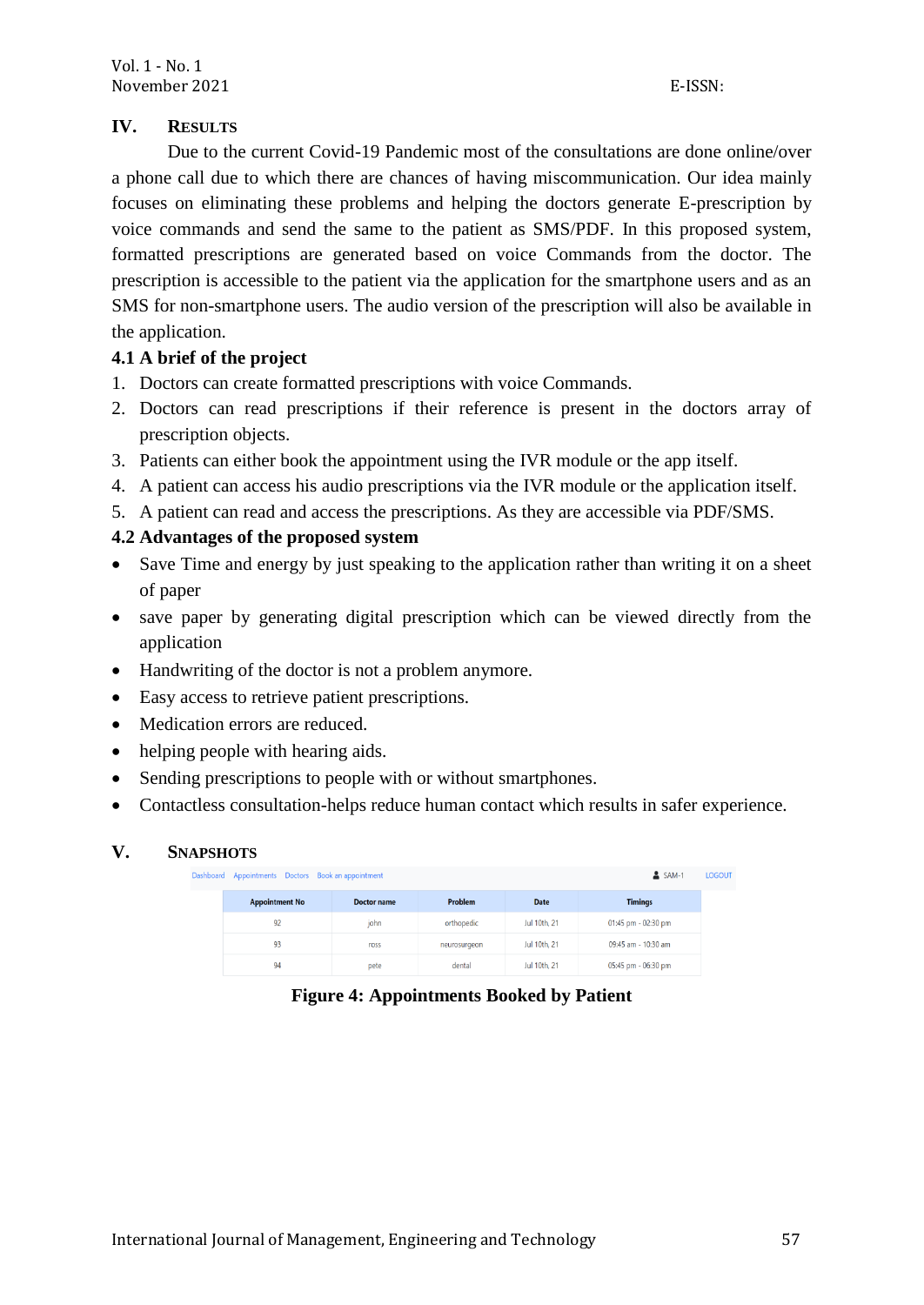

# **Figure 5: Slot Booking based on Category**



#### **Figure 6: Slot Booking based on Doctor**

| Appointments<br><b>Add Patient</b><br>Dashboard |                     |                     |           |                 | $ADMIN-62$<br>LOGOUT                   |
|-------------------------------------------------|---------------------|---------------------|-----------|-----------------|----------------------------------------|
| <b>Consultation No</b>                          | <b>Patient name</b> | Date & time         | View      | <b>Download</b> | Audio                                  |
| $\overline{2}$                                  | ram                 | 3:17 am, Jul 5th 21 | $\odot$   | 医               | $\bullet$<br>$\bullet$                 |
| 3                                               | Abhishek Gowda M V  | 2:14 am, Jul 7th 21 | $\bullet$ | 医               | $\bullet$<br>$\circ$                   |
| $\overline{4}$                                  | Abhishek Gowda M V  | 3:40 am, Jul 7th 21 | $\bullet$ | 医               | $\bullet$<br>$\bullet$                 |
| 12                                              | Abhishek Gowda M V  | 4:49 am, Jul 7th 21 | $\bullet$ | 医               | $\bullet$<br>$\bullet$<br>$\mathbf{u}$ |
| 13                                              | Abhishek Gowda M V  | 4:58 am, Jul 7th 21 | $\bullet$ | 医               | $\bullet$<br>$\bullet$                 |
|                                                 |                     |                     |           |                 |                                        |

**Figure 7: Doctor Dashboard**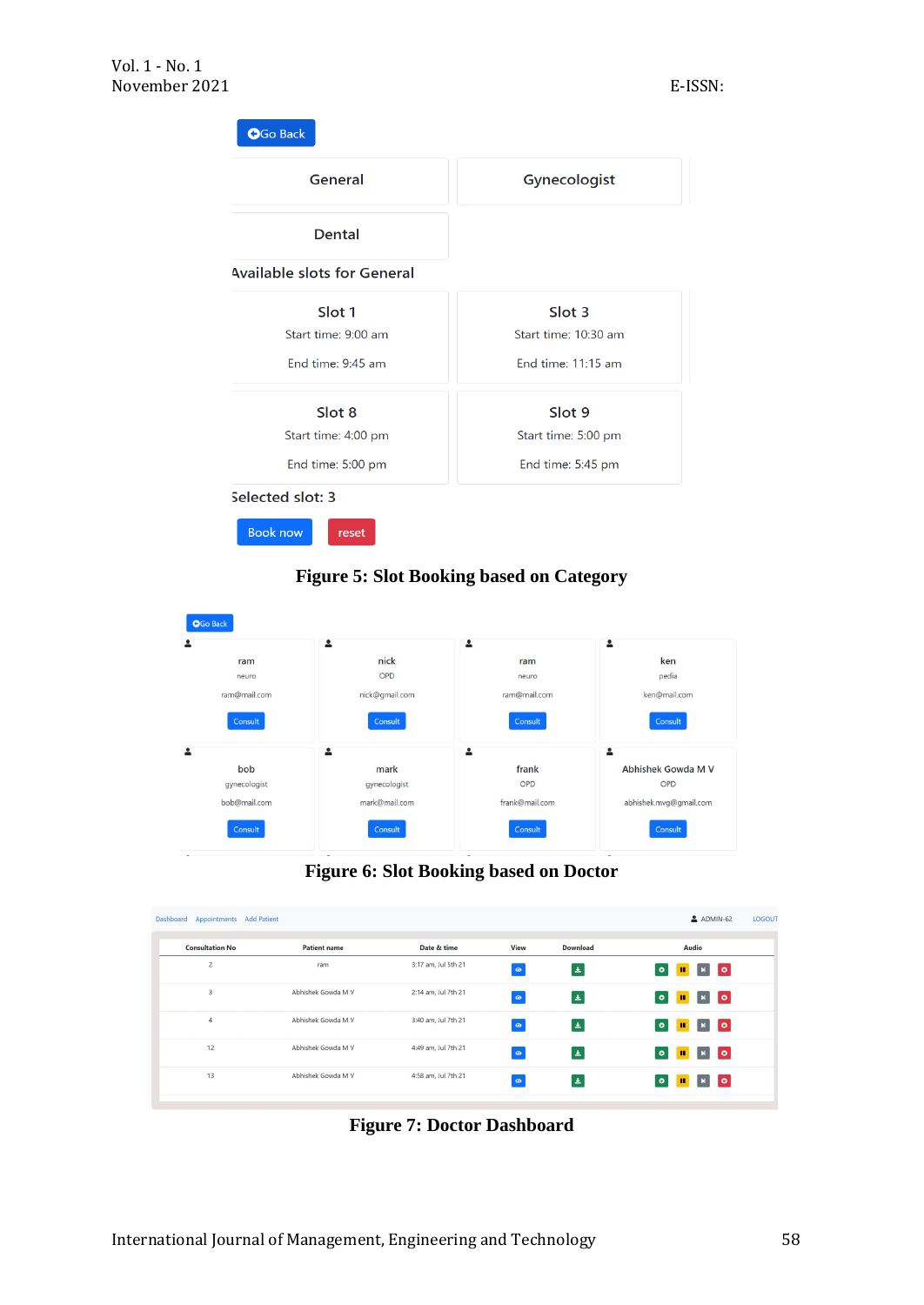| Vol. 1 - No. 1<br>November 2021 |                   |                     |                |                   | E-ISSN:           |               |
|---------------------------------|-------------------|---------------------|----------------|-------------------|-------------------|---------------|
| Dashboard Appointments          |                   |                     |                |                   | $ADMIN-62$        | <b>LOGOUT</b> |
| <b>Appointment ID</b>           | <b>Patient ID</b> | <b>Patient name</b> | Slot           | Date & time       | <b>Action</b>     |               |
| 91                              | 60                | Abhishek Gowda M V  | $\overline{7}$ | Jul 8th, 02:30 pm | Make prescription |               |
|                                 |                   |                     |                |                   |                   |               |

**Figure 8: Doctor Appointment Page**

We can view the appointments he has for the day and make a prescription after the call with that particular patient, a buttons given in order to make a prescription as shown in the Fig 5. In the prescription generation page the doctor can hover over the given fields and enter the values needed via **voice.**

| Orthopedic<br>john@email.com<br>9123132122               |                  |                 |                 | <b>MediPro</b><br>Software Solutions for Healthcare Professionals |      |
|----------------------------------------------------------|------------------|-----------------|-----------------|-------------------------------------------------------------------|------|
| Name: sam<br><b>AGE: 3</b><br>Gender: M<br><b>PID: 1</b> |                  |                 |                 | Date: 10 Jul, 2021                                                |      |
| $\mathbf{R}_{\mathbf{X}}$                                | <b>Frequency</b> |                 | <b>Duration</b> | Quantity                                                          |      |
| Diagnosis:<br>Ex: Fever                                  | Listening        |                 |                 | Add signature                                                     | Save |
|                                                          |                  |                 |                 |                                                                   |      |
| Ex: paracetamol<br>Medicine:                             |                  |                 |                 |                                                                   |      |
| $0 - 0 - 0$<br>Frequency:                                | AF/BF:           | Ex: Before food |                 |                                                                   |      |
| Duration:                                                |                  |                 |                 |                                                                   |      |

**Figure 9: Prescription Generation Page**

| Dr. john<br><b>Orthopedic</b><br>john@email.com<br>9123132122 |                                 |                      |                 | <b>MediPro</b><br>Software Solutions for Healthcare Profession. |
|---------------------------------------------------------------|---------------------------------|----------------------|-----------------|-----------------------------------------------------------------|
| Name: sam                                                     |                                 |                      |                 |                                                                 |
| <b>AGE: 3</b><br>Gender: M                                    |                                 |                      |                 | Date: 10 Jul, 2021                                              |
| <b>PID: 1</b>                                                 |                                 |                      |                 |                                                                 |
|                                                               | Diagnosis: Fever cold and cough |                      |                 |                                                                 |
|                                                               |                                 |                      |                 |                                                                 |
|                                                               | $\mathbf{R}_{\mathbf{X}}$       | Frequency            | <b>Duration</b> | Quantity                                                        |
|                                                               | Paracetamol                     | $1-0-0$ (after food) | 2 days          | 500mg                                                           |
| 1                                                             |                                 |                      |                 |                                                                 |
| $\overline{c}$                                                | Benadryl                        | $0-1-0$ (after food) | 3 days          | 10 <sub>ml</sub>                                                |

**Figure 10: Final Prescription Page**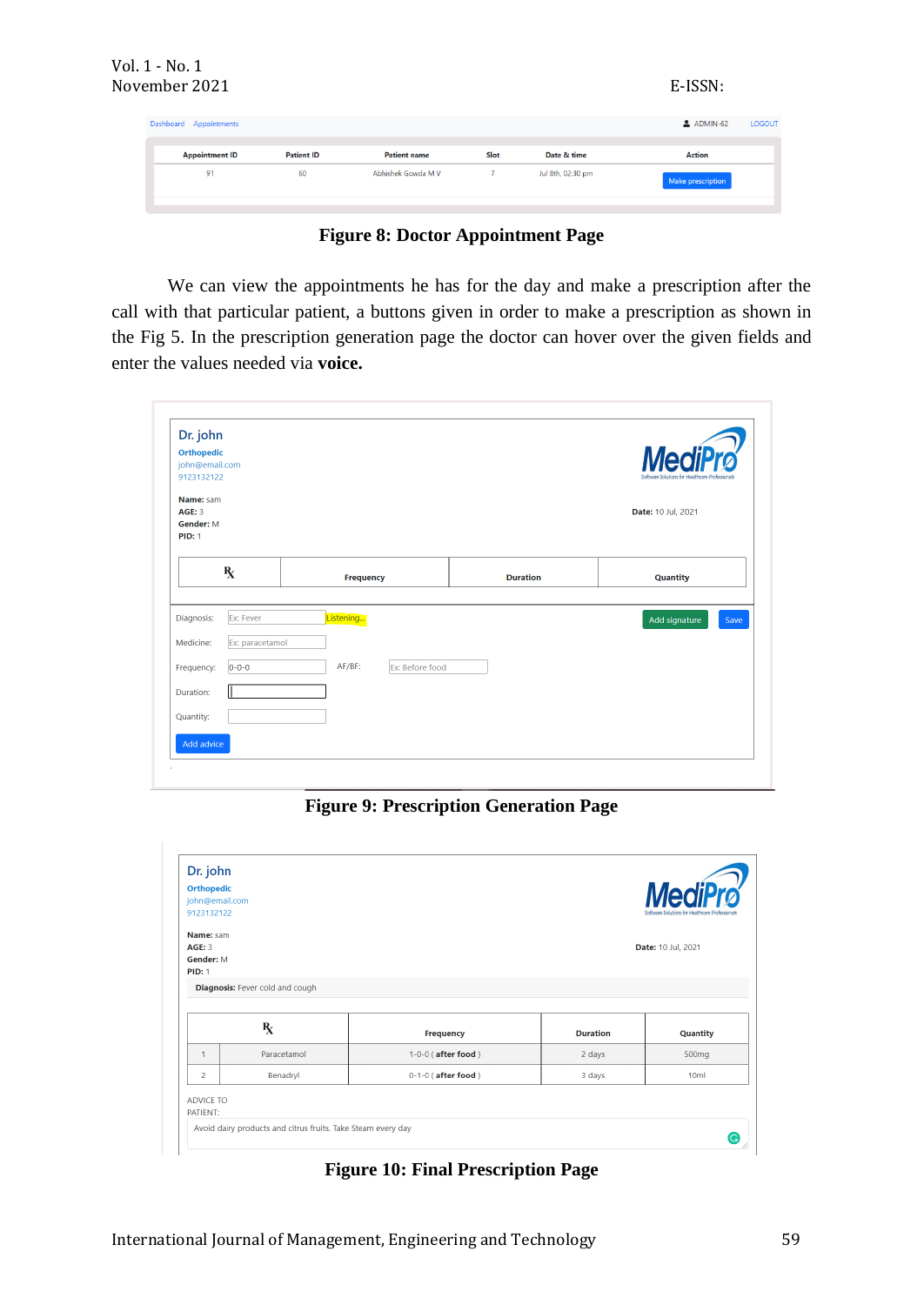The above Snapshots give an overview of how the application looks and also the different components present. Once the patient registers and logs in he sees the dashboard where he can book a new appointment and after he books anew appointment he can view that in the main page as shown in Fig 1. The patient can book appointments based on the category as shown in Fig 2 or also book it based on the choice of doctors as shown in Fig 3. After the patient books an appointment the doctor can view it in his dashboard as seen in Fig 5. All the details of the previous consultations done by that particular doctor can be viewed in his dashboard, he can also view/listen to the prescription that he had generated for the patient as shown in Fig 4. The doctor As shown in Fig 6, the highlighted word "listening" shows that it is ready to take in voice commands given by the doctor and the doctor can fill in the details such as diagnosis, medication, frequency, duration and also quantity. Finally, he can add advice to the patients if any. After entering all the details he can add his signature which he would have given at The time of registration. The final voice generated prescription would look like Fig 7.

# **VI. CONCLUSIONS AND FUTURE ENHANCEMENTS**

The proposed and implemented system aims to reduce the amount of time consumed in creating and accessing patient records. This Application is available to all the doctors plus patients with smartphone or without smartphone. The implemented application is a very unique solution to solve the problem of illegible handwritten prescriptions and also a great solution to get consultations done during a pandemic like covid-19.Voice-based e-prescription needs a minimal fine-exposure in the workflow of a doctor but in the long run, it will make a gigantic impact in developing a digital ecosystem for patients. The implemented system will shorten the patient folder entry time and retain high security and privacy of uncomplaining data. In the long run, There is a plan to unite and use the system in the valid hospital ecosystem to test and validate the implementation and to analyze the impact it will create in the healthcare domain.

## **VII. REFERENCES**

- [1] Mahatpure, Jitendra, et al. "An Electronic Prescription System Powered by Speech Recognition, Natural Language Processing and Blockchain Technology." *International Journal of Scientific & Technology Research*, vol. 8, no. 8, 2019.
- [2] Trivedi, Ayushi, et al. "Speech to text and text to Speech Recognition Systems A Review." *IOSR Journal of Computer Engineering,* vol. 20, no. 2, 2018, pp. 36-43.
- [3] Saksamudre, Suman K., et al. "A Review on Different Approaches for Speech Recognition System." *International Journal of Computer Applications*, vol. 115, no. 22, 2015.
- [4] Mache, Suhas R., et al. "Review on Text-To-Speech Synthesizer." *International Journal of Advanced Research in Computer and Communication Engineering*, vol. 4, no. 8, 2015.
- [5] Patil, Randhir Jagannath, and S.A. Pardeshi. "Voice Based Medicine Prescription." *IETE Conference*, 2014